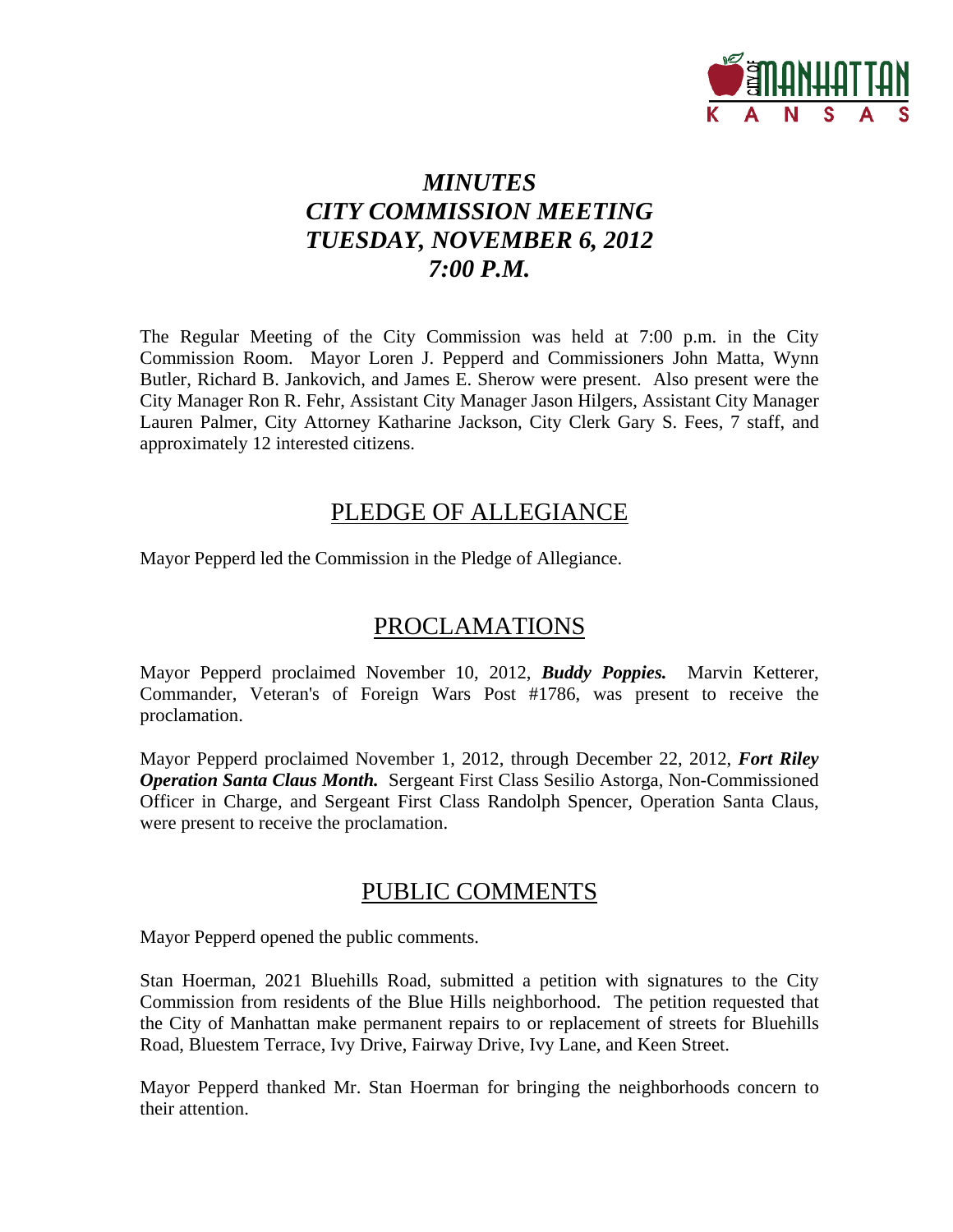## PUBLIC COMMENTS *(CONTINUED)*

Hearing no other comments, Mayor Pepperd closed the public comments.

## COMMISSIONER COMMENTS

Mayor Pepperd informed the community that the City Commissioners are all wearing Kansas State University football jersey's at the Commission Meeting in support of the football program. He also displayed the t-shirt provided from Mayor Jim Manilla with the City of Morgantown, West Virginia, as part of the friendly challenge between the University of West Virginia Mountaineers and the Kansas State Wildcats football game on October 20, 2012. He thanked Mayor Jim Manilla for initiating the challenge, the Kansas State football team, Coach Bill Snyder, Amy Button Renz, and others for helping with the event and ensuring a Kansas State football win.

Commissioner Sherow expressed his concern with those affected by Hurricane Sandy and suggested that the city of Manhattan consider assisting those in The Big Apple from those in The Little Apple. He also presented information that was given to him on The Covenant House in New York City as a potential agency that could use financial assistance, which provides services to homeless children.

Ron Fehr, City Manager, stated that the City Commission discussed this item during the Discussion/Briefing Session and that City staff would post information on the City's website with appropriate links directly to the New York City Mayor's Hurricane Relief Fund, the American Red Cross, and to The Covenant House to help relief efforts to those in need.

Commissioner Sherow encouraged citizens to consider contributing to those agencies and individuals that have been overwhelmed as a result of the damage from Hurricane Sandy. He also addressed Mr. Stan Hoerman's concerns regarding the need for street repairs in the Blue Hills neighborhood.

Ron Fehr, City Manager, provided additional information on the analysis conducted annually for street repairs and the prioritization process for maintenance and repair. He stated that City staff will take a look at the roads identified. He provided additional information regarding street repairs and maintenance issues.

Commissioner Matta highlighted several of the negative letters to the editor that have recently appeared in *The Manhattan Mercury* regarding the meat industry and the consumption of beef. He stated that many of the same letters have also appeared exactly the same in other newspapers throughout the country. He stated that, "beef, it's what's for dinner" signs are all across the great state of Kansas and said to not always believe what you read in the newspaper.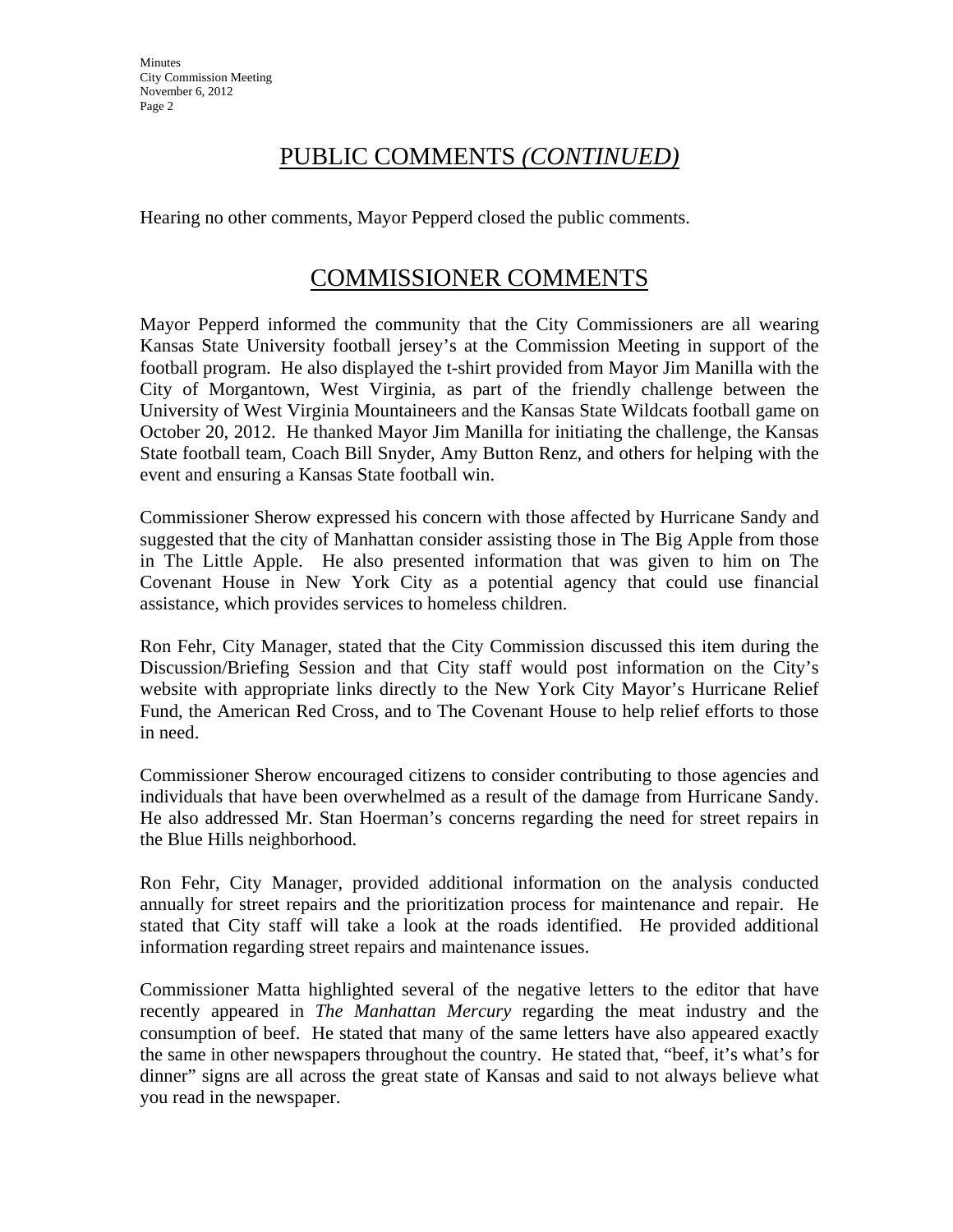# COMMISSIONER COMMENTS *(CONTINUED)*

Mayor Pepperd said plagiarism is a problem all over in the country. He stated that the Veteran's Day celebration in Manhattan will be Friday, November 9, 2012, and provided an overview of events planned for the day. He encouraged citizens to contact the Flint Hills Veteran's Coalition for additional information or questions.

## CONSENT AGENDA

(\* denotes those items discussed)

### **MINUTES**

The Commission approved the minutes of the Regular City Commission Meeting held Tuesday, October 16, 2012.

### **CLAIMS REGISTER NO. 2713**

The Commission approved Claims Register No. 2713 authorizing and approving the payment of claims from October 10, 2012, to October 30, 2012, in the amount of \$2,846,647.37.

### **LICENSE**

The Commission approved Tree Maintenance Licenses for calendar year 2013 for Don's Stump Removal & Tree Service, 3761 South 33<sup>rd</sup> Street; Eager Beavers Landscaping, Inc., 7020 Cedar Creek Road; and Growing Concerns, Inc., PO Box 1354; a Cereal Malt Beverages On-Premises License for Fast Eddy's, 1315 Laramie Street; and Cereal Malt Beverages Off-Premises Licenses for Hop-N-Skip Convenience Store, 2233 Tuttle Creek Boulevard; and Kwik Shop #733, 1337 Anderson Avenue.

### **REQUEST FOR QUALIFICATIONS – ENGINEERING SERVICES – US 24/EAST POYNTZ AVENUE INTERSECTION IMPROVEMENT (ST1107)**

The Commission authorized City staff to advertise a Request for Qualifications (RFQ) for Construction Engineering Services for the US 24 Highway and East Poyntz Avenue Intersection Improvement Project (ST1107).

**\* AGREEMENT – DESIGN SERVICES – 300 BLOCK ALLEYS NORTH AND SOUTH OF POYNTZ AND 400 BLOCK ALLEY SOUTH OF POYNTZ (SM1207)**

The Commission authorized the Mayor and City Clerk to execute an agreement in the amount of \$24,040.00 with SMH Consultants, of Manhattan, Kansas, for design services related to the 300 block alleys north and south of Poyntz Avenue and the 400 block alley south of Poyntz Avenue (SM1207).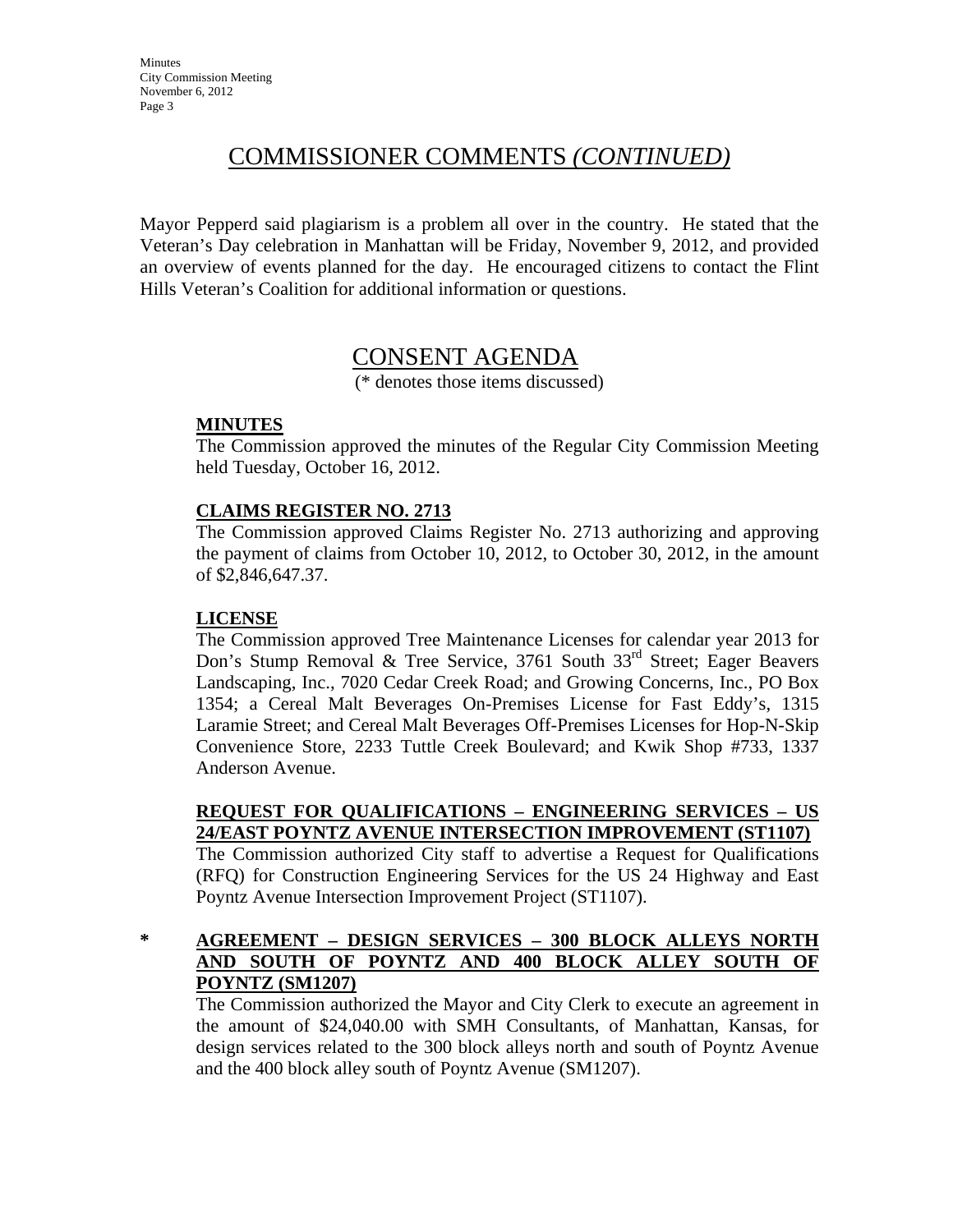## CONSENT AGENDA (*CONTINUED*)

### **\* AGREEMENT – ENGINEERING SERVICES – CASEMENT ROAD BRIDGE OVER MARLATT AVENUE DITCH (SM1203)**

The Commission authorized the Mayor and City Clerk to execute an agreement in the amount of \$225,949.00 with Olsson Associates, of Manhattan, Kansas, for engineering services related to the design of the Casement Road Bridge over Marlatt Avenue Ditch project (SM1203).

### **\* AWARD CONTRACT – EUREKA VALLEY/K-18 WATERMAIN RELOCATION (WA1210)**

The Commission accepted the Engineer's Opinion of Probable Cost in the amount of \$98,600.00; awarded a construction contract in the amount of \$78,600.00 to Larson Construction, of Manhattan, Kansas; and authorized the Mayor and City Clerk to execute the contract with Larson Construction for the Eureka Valley Tributary/K-18 Watermain Relocation (WA1210).

#### **PURCHASE – SUNSET ZOO COMMISSARY WALK-IN FREEZER (CIP #SZ003E)**

The Commission authorized the purchase and installation of a new walk-in freezer in the amount of \$27,254.00 and construction of an insulated concrete slab (add alternate) in the amount of \$3,413.00 from Thermal Comfort Air, of Manhattan, Kansas, to be paid from the Special Parks and Recreation Fund.

### **PURCHASE – ROAD WEATHER INFORMATION SYSTEM (SP1211)**

The Commission authorized the purchase of the necessary equipment in the amount of \$28,850.00 for one (1) Mini Road Weather Information System Station from Gades Sales Corporation, Inc., of Wichita, Kansas, to be paid from the Special Street and Highway Fund.

#### **BOARD APPOINTMENTS**

The Commission approved appointments by Mayor Pepperd to various boards and committees of the City.

#### *Board of Zoning Appeals*

Re-appointment of Catherine Lavis, 721 Canyon Drive, to a three-year term. Ms. Lavis' term will begin January 1, 2013, and will expire December 31, 2015.

#### *Cemetery Board*

Re-appointment of Patrick Gormely, 434 Wickham Road, to a three-year term. Mr. Gormely's term will begin January 1, 2013, and will expire December 31, 2015.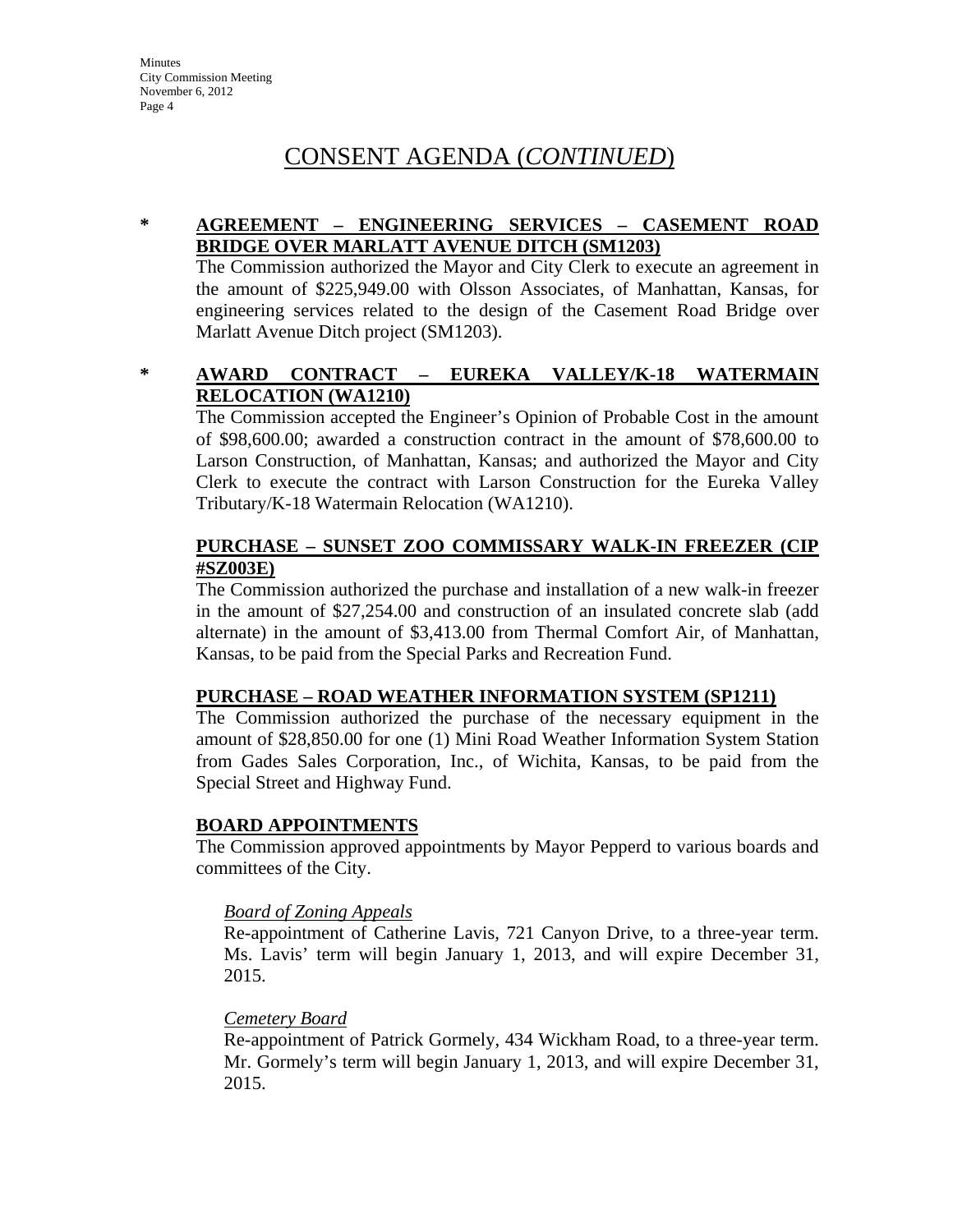# CONSENT AGENDA (*CONTINUED*)

#### **BOARD APPOINTMENTS** *(CONTINUED)*

*City/University Special Projects Fund Committee* **(CONTINUED)**

Appointment of Ben Champion, 2349 Bellehaven Road, to a one-year faculty term. Mr. Champion's term begins immediately, and will expire June 30, 2013.

Appointment of Jeff Brownlee, 1015 Sunset Avenue, to a one-year student term. Mr. Brownlee's term begins immediately, and will expire June 30, 2013.

Appointment of Jake Unruh, 1632 McCain Lane, to a one-year student term. Mr. Unruh's term begins immediately, and will expire June 30, 2013.

After discussion and comments from the Commission, Commissioner Sherow moved to approve the consent agenda, as read. Commissioner Jankovich seconded the motion. On a roll call vote, motion carried 5-0.

# GENERAL AGENDA

#### **FIRST READING - INCREASE RATES - WATER AND SANITARY SEWER SERVICES**

Robert Pugh, Assistant Director of Public Works – Utilities, presented the item. He then responded to questions from the Commission regarding the proposed wastewater rates and debt repayment necessary to pay off the infrastructure improvements.

Ron Fehr, City Manager, provided additional information on the historic and proposed wastewater rates.

Dale Houdeshell, Director of Public Works, responded to questions from the Commission and provided clarification on the rate structure. He then responded to additional questions from the Commission regarding the proposed unit costs for water, the proposed sanitary sewer rates, and the projected percentage increases and associated timelines.

Ron Fehr, City Manager, provided additional information on the proposed percentage increases in water rates and user groups.

After discussion and comments from the Commission, Commissioner Sherow moved to approve first readings of ordinances amending applicable sections of Chapter 32 of the Code of Ordinances to increase water and wastewater rates as recommended, effective January 1, 2013. Commissioner Jankovich seconded the motion.